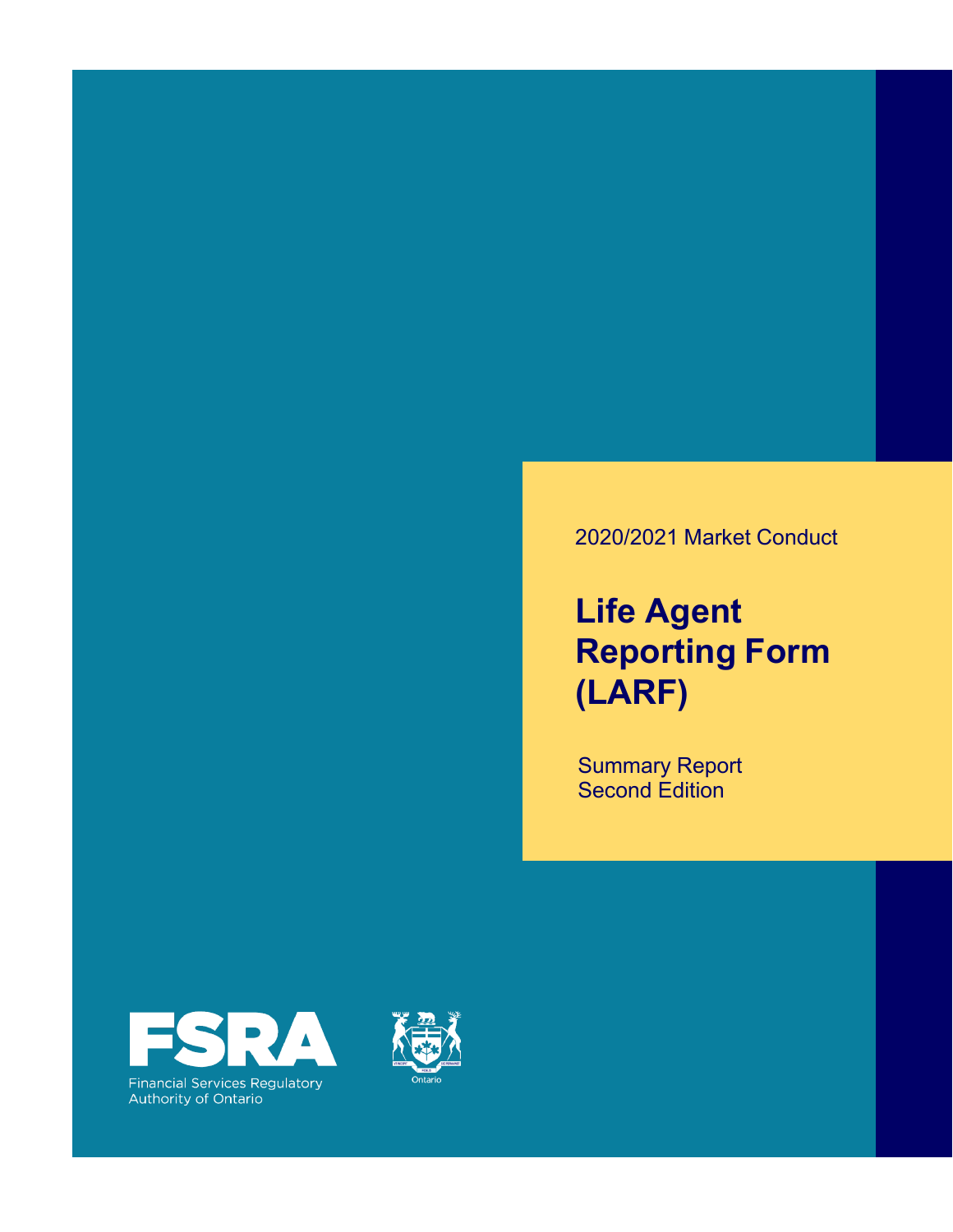## **Executive Summary**

FSRA places a strong emphasis on addressing consumer harm and enforces the *Objects of Authority* set out in Section 3(1) of the *Financial Services Regulatory Authority of Ontario Act*,  $2016<sup>1</sup>$ . This includes regulating and supervising the regulated sectors, contributing to public confidence, promoting transparency and disclosure of information, and deterring deceptive or fraudulent conduct, practices, and activities.

Under Ontario regulation, insurers are required to report unsuitable agents to FSRA. This is typically done by the insurer filing a Life Agent Reporting Form (LARF) with FSRA. As part of FSRA's commitment to transparency and protecting consumers, this second edition of the LARF Summary Report provides a statistical snapshot of the LARFs received by FSRA from April 1, 2020 to March 31, 2021 and an update on open LARFs since FSRA's inception.

During the last fiscal year, 57 LARFs were received and reviewed by FSRA. The outcomes are as follows:

- 23 LARFs (40%) were escalated for further investigation;
- 28 LARFs (49%) were closed; and
- 6 LARFs (11%) are under review by Market Conduct.

FSRA is committed to taking appropriate action on LARFs to ensure consumer protection. In the fall of 2020, FSRA established a life and health agent team in Market Conduct. This team supervises the business practices and conduct of life and health insurance agents, including reviewing agents for whom FSRA receives a LARF. Through its market conduct and enforcement activities, FSRA is working to ensure that agents are compliant with legislation, regulations, and licensing requirements in order to enhance market conduct oversight to protect consumers.

<sup>1</sup> Visit <https://www.ontario.ca/laws/statute/16f37> for more information.

FSRA | 2020/2021 Market Conduct Life Agent Reporting Form Summary Report 1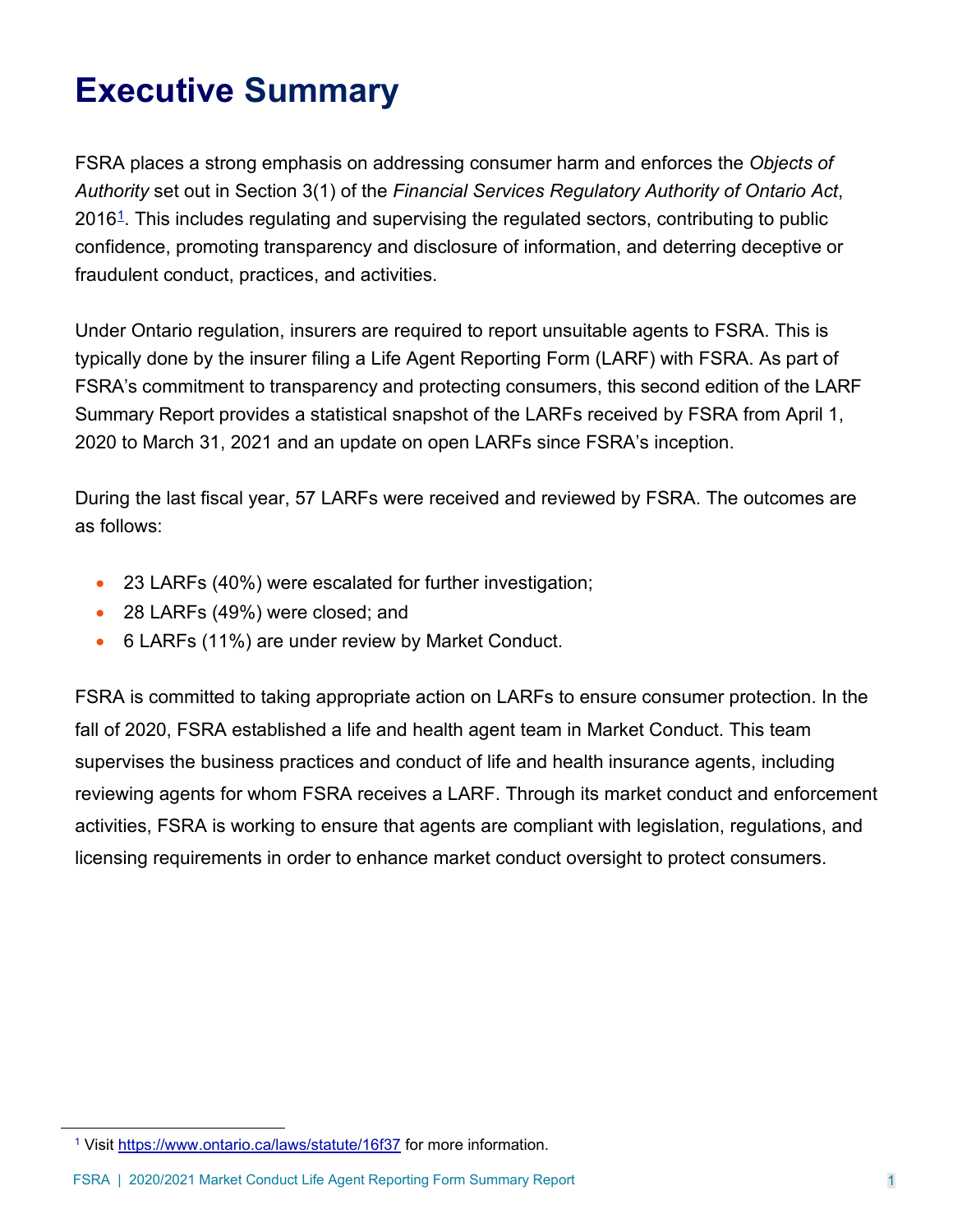## **Introduction**

The Financial Services Regulatory Authority of Ontario (FSRA) is an independent regulatory agency created to improve consumer protection in Ontario. FSRA promotes high standards of business conduct and good administration of insurance policies by regulating financial services sectors, including Life and Health insurance. Life and Accident & Sickness insurance agents and corporate agencies (agents) are intermediaries who sell insurance products and services on behalf of approximately 70 insurance companies. There are approximately 60,000 agents who are licensed in Ontario.

On January 1, FSRA announced that it would use *Guidance: Conduct of Insurance Business and Fair Treatment of Customers* (Guidance) to supervise the conduct of insurers and other entities FSRA regulates under the *Insurance Act* (Ontario), with respect to the fair treatment of customers. The Guidance requirements and expectations apply to all licensees, including agents. Agent suitability is essential in achieving fair treatment of customers. It starts with screening agents for suitability and continues with monitoring agents' business practices throughout their careers.

The Ontario Regulation (O. Reg.) 347/042 under the *Insurance Act* (the Act) requires insurers to establish and maintain a system that is reasonably designed to ensure that each agent representing an insurer complies with the Act, regulations, and agent licensing requirements. This insurer obligation exists for all distribution channels, including managing general agencies. The O. Reg. also states that an insurer shall report if it has reasonable grounds to believe that an agent is not suitable to carry on business as an agent. To protect consumers from agents who are not suitable, insurers should have an established mechanism to monitor their agents and report findings of unsuitable agents to FSRA and other appropriate parties in a timely manner.

To facilitate reporting of unsuitable agents, insurers are advised to complete and submit a Life Agent Reporting Form  $(LARF)^3$ . FSRA reviews agents who are the subject of a LARF to assess if they meet conduct standards and treat consumers fairly. If an agent is found to be unsuitable, FSRA will take enforcement action.

FSRA takes agent conduct seriously. In late 2020, FSRA established a life and health agent team in Market Conduct. The team supervises the business practices and conduct of life and health insurance agents, including reviewing agents for whom FSRA receives a LARF. FSRA will share its life and health agent supervisory framework in the coming months.

<sup>2</sup> <https://www.ontario.ca/laws/regulation/040347>

FSRA | 2020/2021 Market Conduct Life Agent Reporting Form Summary Report 2 <sup>3</sup> Life Agent Reporting Form is provided by the Canadian Life and Health Insurance Association for use by insurers reporting unsuitable agents to regulators. Please see Appendix A for a LARF template.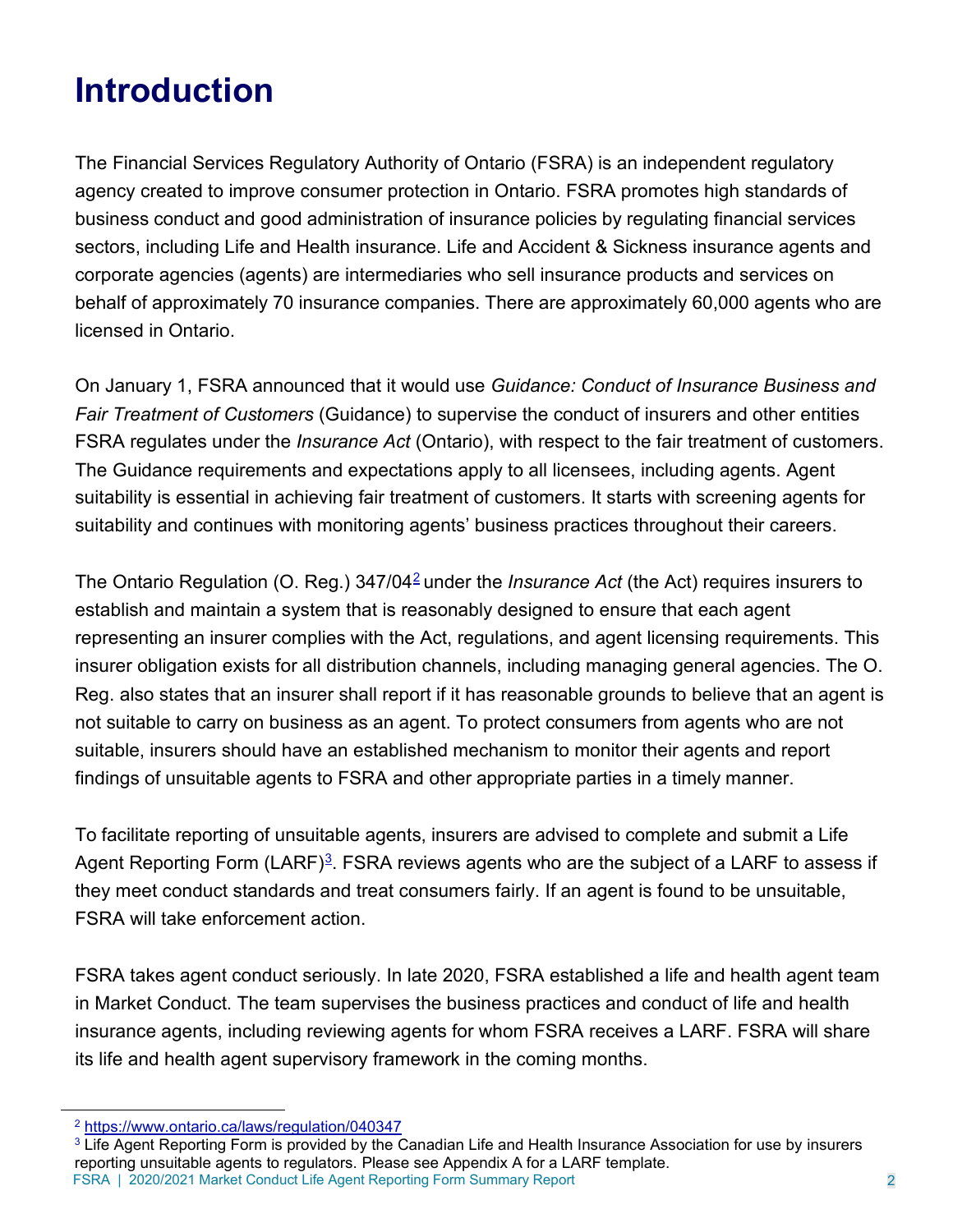## **2020-2021 LARF Status Report**

The LARF allows insurers to report various types of agent misconduct. Insurers may select more than one type of misconduct option on the LARF, and multiple types of misconduct were identified in the majority of the LARFs received during the reporting period (See Appendix B for a summary of the agent misconduct types reported in fiscal 2019-20 and 2020-21). The final disposition outcomes are based on FSRA's analysis of LARFs received. FSRA has taken steps to ensure a consistent approach has been followed to evaluate submitted LARFs. The outcomes and reasoning behind those decisions are further explained below.

### **Escalated LARFs**

FSRA uses a risk-based approach to identify and escalate priority cases and to decide on additional regulatory actions and outcomes. This consistent approach to assessing risk is in line with FSRA priorities. Of the 57 LARFs received, 23 files (40 percent) were escalated for further investigation and potential regulatory enforcement action as follows:

| <b>Escalated LARFs (From April 1, 2020 - March 31, 2021)</b> |    |        |  |  |
|--------------------------------------------------------------|----|--------|--|--|
| <b>Total Number of LARFs Escalated</b>                       | 23 | 40%    |  |  |
| <b>Legal and Enforcement</b>                                 | 17 | 29%    |  |  |
| <b>Regulatory Discipline Officer</b>                         | 6  | $11\%$ |  |  |

Based on FSRA review and analysis, the 23 files were escalated due to the severity of the alleged agent misconduct and the supporting evidence provided. The escalated files included allegations of pervasive misrepresentation to insurers and clients, misappropriation of client funds, fronting for unlicensed entities, unlicensed activities, and trafficking<sup>4</sup> in life insurance. FSRA will provide a status update on these LARFs in the next annual LARF report.

[<sup>4</sup> Visit https://www.fsco.gov.on.ca/en/about/warning-notices/Pages/warning-trafficking-life-insurance-09-12-](https://www.fsco.gov.on.ca/en/about/warning-notices/Pages/warning-trafficking-life-insurance-09-12-2014.aspx) 2014.aspx for more information.

FSRA | 2020/2021 Market Conduct Life Agent Reporting Form Summary Report 3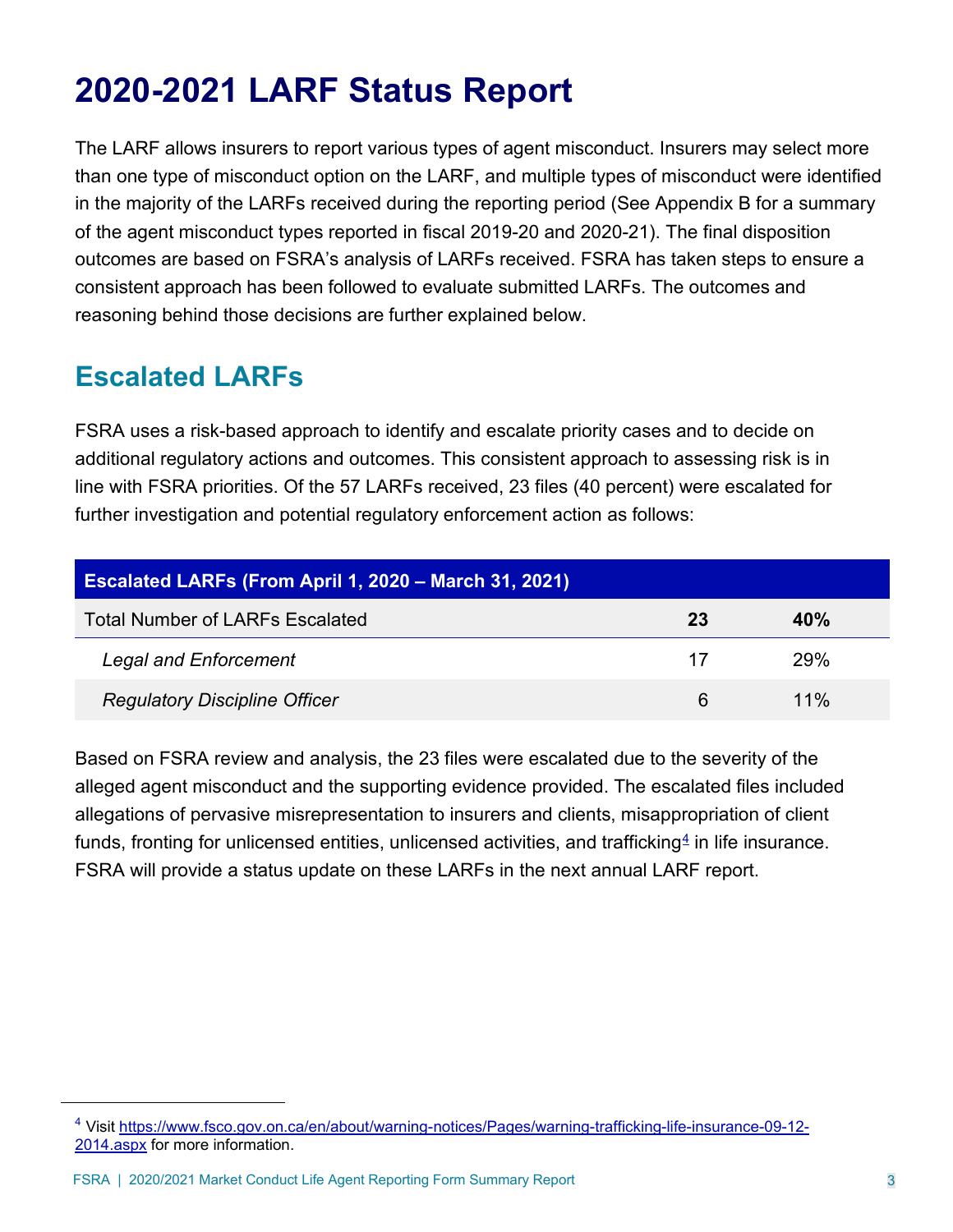### **Update on 2019 – 2020 escalated LARFs**

The 2019 – 2020 LARF report indicated 16 files were escalated for further investigation and potential regulatory enforcement action. Following publication, 3 more files were escalated for a total of 19. Of the 19 escalated files, 1 file was closed with a Letter of Warning, 2 files were closed following a voluntary licence surrender for a period of 2 years, and regulatory enforcement proceedings were commenced for 6 files. The others remain under investigation.

| <b>Escalated LARFs (June 8, 2019 - March 31, 2020)</b> |                |        |  |  |
|--------------------------------------------------------|----------------|--------|--|--|
| <b>Total Number of LARFs Escalated</b>                 | 19             | 100%   |  |  |
| <b>Escalated to Legal and Enforcement</b>              | 16             | 84%    |  |  |
| • Regulatory Enforcement Proceedings Commenced         | 6              | 31%    |  |  |
| Closed – Voluntary Licence Surrender<br>$\bullet$      | 2              | 11%    |  |  |
| • Under Review                                         | 8              | 42%    |  |  |
| <b>Escalated to Regulatory Discipline Officer</b>      | 3              | 16%    |  |  |
| • Closed – Letter of Warning                           | 1              | 5%     |  |  |
| <b>Under Review</b>                                    | $\overline{2}$ | $11\%$ |  |  |

### **Closed LARFs**

Of the 57 LARFs received, 28 files (49 percent) were closed within Market Conduct. A closed LARF refers to a file resolved within Market Conduct after all matters relating to the file have been satisfied and completed. These matters included, but were not limited to, discussing the LARF with the insurer, communicating with agents, gathering evidence and supporting documents, determining the risk to the public, and making a decision on the outcome.

Closed LARFs result in three outcomes: a "Letter of Warning", "No Action Taken" or "Voluntary Licence Surrender". FSRA took no action mainly for the following reasons: no jurisdiction, insufficient evidence, and lapsed licence.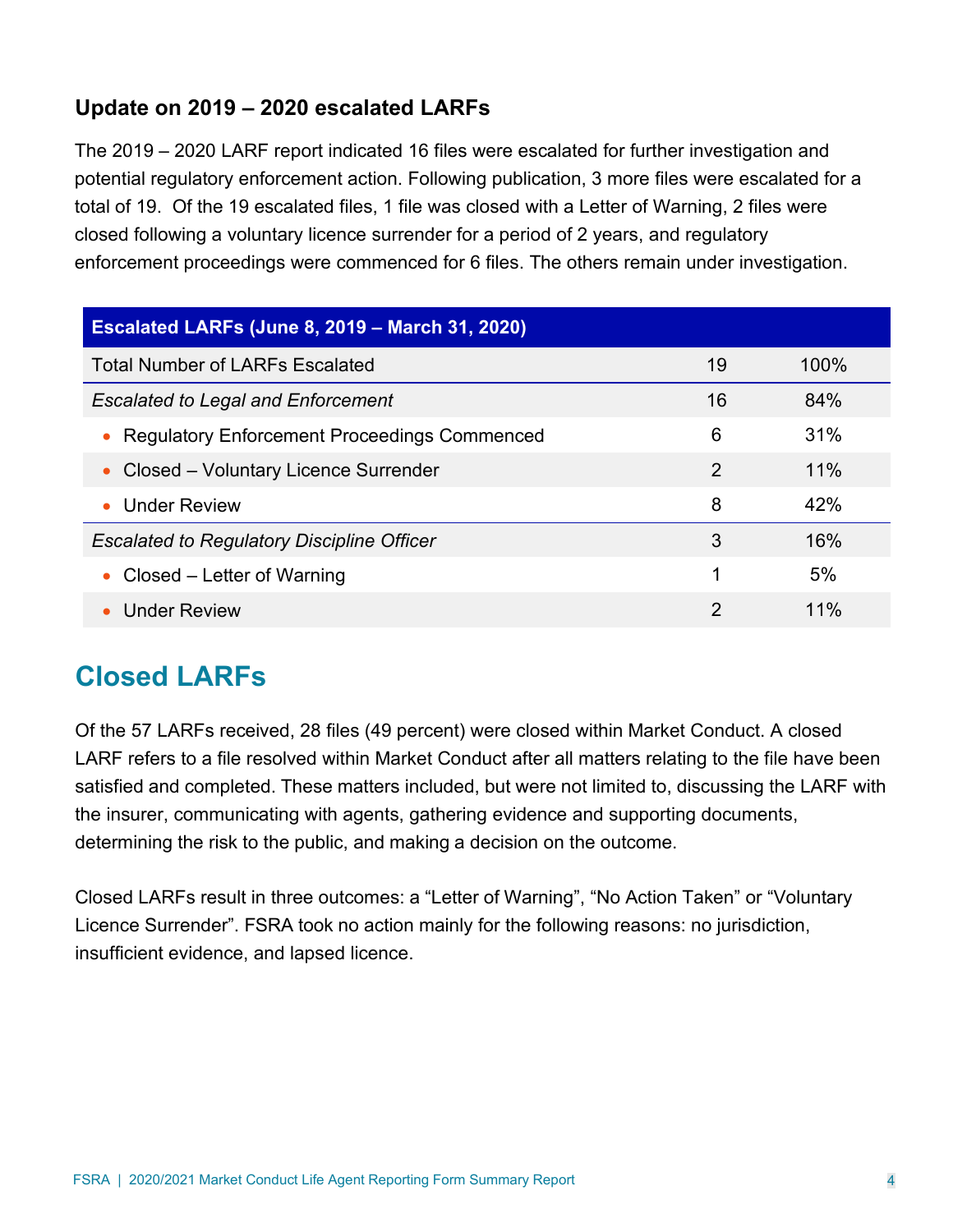| <b>Closed LARFs</b>                | # of Closed<br><b>LARFS</b> | % of Total<br><b>LARFs Received (57)</b> |
|------------------------------------|-----------------------------|------------------------------------------|
| Letter of Warning                  | 19                          | 33%                                      |
| No Action Taken                    | 6                           | 11%                                      |
| <b>Voluntary Licence Surrender</b> | 3                           | 5%                                       |
| Reasons for No Action Taken*       |                             |                                          |
| • No jurisdiction                  | $\overline{2}$              | 4%                                       |
| Insufficient evidence<br>$\bullet$ | $\mathcal{P}$               | 4%                                       |
| Lapsed Licence                     | $\overline{2}$              | 4%                                       |

*\*Further details of each reasoning are provided below* 

### **Letter of warning: 19**

Of the 57 LARFs received, 19 files (33 percent) resulted in a "Letter of Warning."

**In all cases, Letters of Warning are documented on the agent's licensing file and red flagged in the FSRA licensing system.** If repeat misconduct arises in the future, the agent's file will be reviewed and the further misconduct may result in potential licensing or enforcement actions. (This is further explained in the *Escalated LARFs*  section above.) In situations where an agent applies to renew his/her active licence or reinstate his/her lapsed licence, the Letter of Warning will be reviewed and evaluated in order for Licensing to make an informed decision on the renewal.

When FSRA issues a Letter of Warning to an agent, it does not result in an automatic non-renewal of a licence. However, FSRA considers it as one of the critical factors in determining whether to renew an agent's licence when they re-apply.

Based on FSRA's review and analysis, the 19 files resulted in the following final disposition outcomes.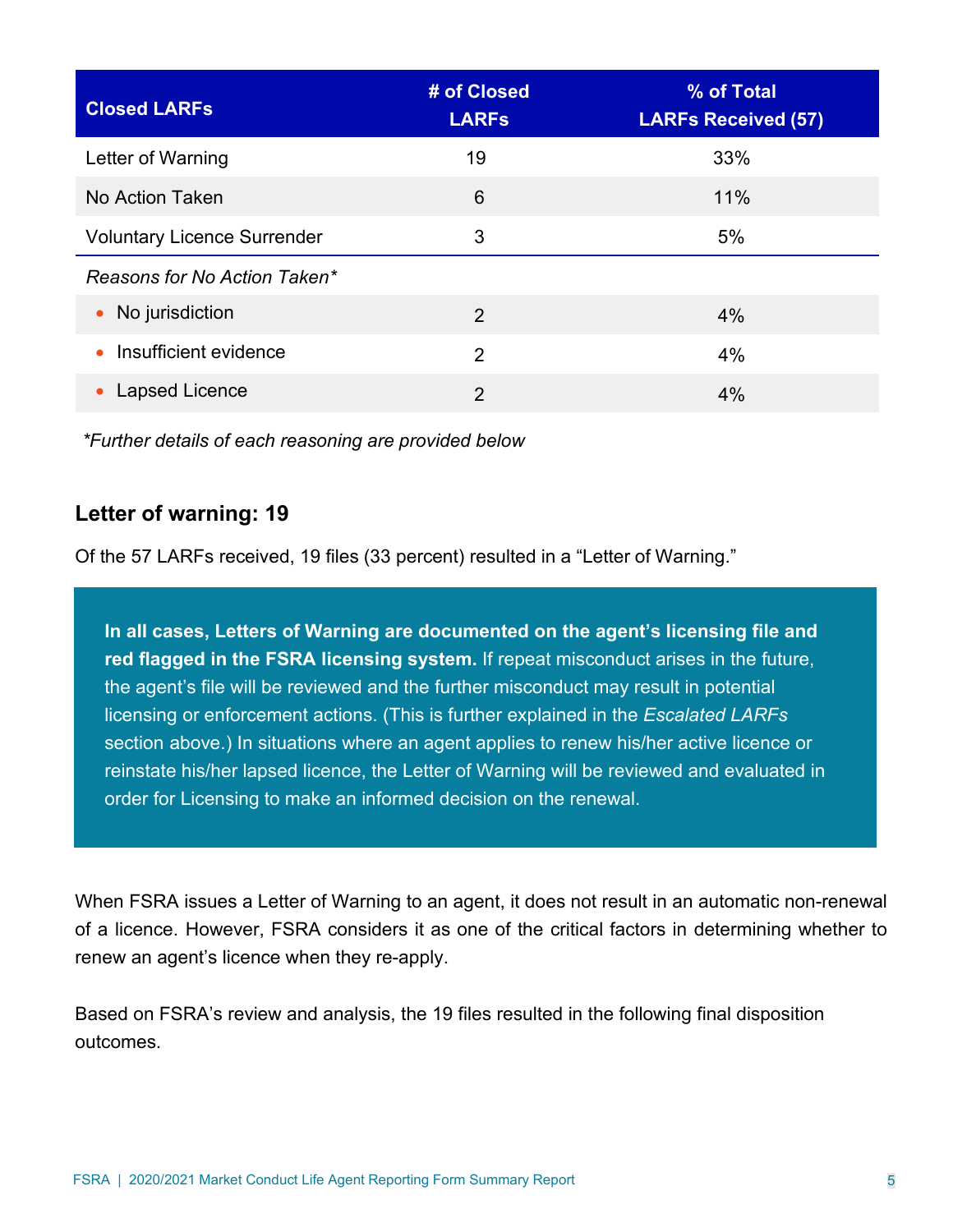| <b>Misconduct Type</b><br>(as determined by FSRA) | # of LoW<br><b>Issued</b> | <b>Rationale</b>                                                                                                                                                                             |
|---------------------------------------------------|---------------------------|----------------------------------------------------------------------------------------------------------------------------------------------------------------------------------------------|
|                                                   |                           | 1 - Solicitation in Quebec while unlicensed in<br>that province.                                                                                                                             |
|                                                   | 6                         | 2 – Unlicensed activity, submitted a client<br>application while unlicensed in Ontario.                                                                                                      |
|                                                   |                           | 1 – Failure to report Consumer Proposal.                                                                                                                                                     |
| <b>Licensing Violation</b>                        |                           | 1 – Unlicensed activity, submitted a client<br>application while licence was lapsed in<br>Ontario.                                                                                           |
|                                                   |                           | 1 - Falsely reported Continuing Education<br>credits obtained in previous reporting period.                                                                                                  |
| <b>Forgery and Fraud</b>                          | $\overline{2}$            | 1 – Claimed total disability payments while<br>being employed by the same insurer.                                                                                                           |
|                                                   |                           | 1 – Agent named his father as the annuitant<br>and beneficiary on the client's Guaranteed<br>Investment Fund (GIF) application. Also<br>changed client's address to his father's<br>address. |
|                                                   |                           | 1 – Pattern of misrepresentation to clients<br>and insurer.                                                                                                                                  |
| <b>Misrepresentation</b>                          | 2                         | 1 – Fraudulent policy submission insurer.<br>(Incorrect client information was provided on<br>the policy.)                                                                                   |
| <b>Replacements</b>                               | 3                         | 1 – Failure to complete Life Insurance<br>Replacement Declaration (LIRD) for 3 policies<br>and failure to complete needs assessments<br>for 58 policies.                                     |
|                                                   |                           | 1 – Insurer identified a trend of replacing 5<br>policies and not completing LIRDS for 3 of                                                                                                  |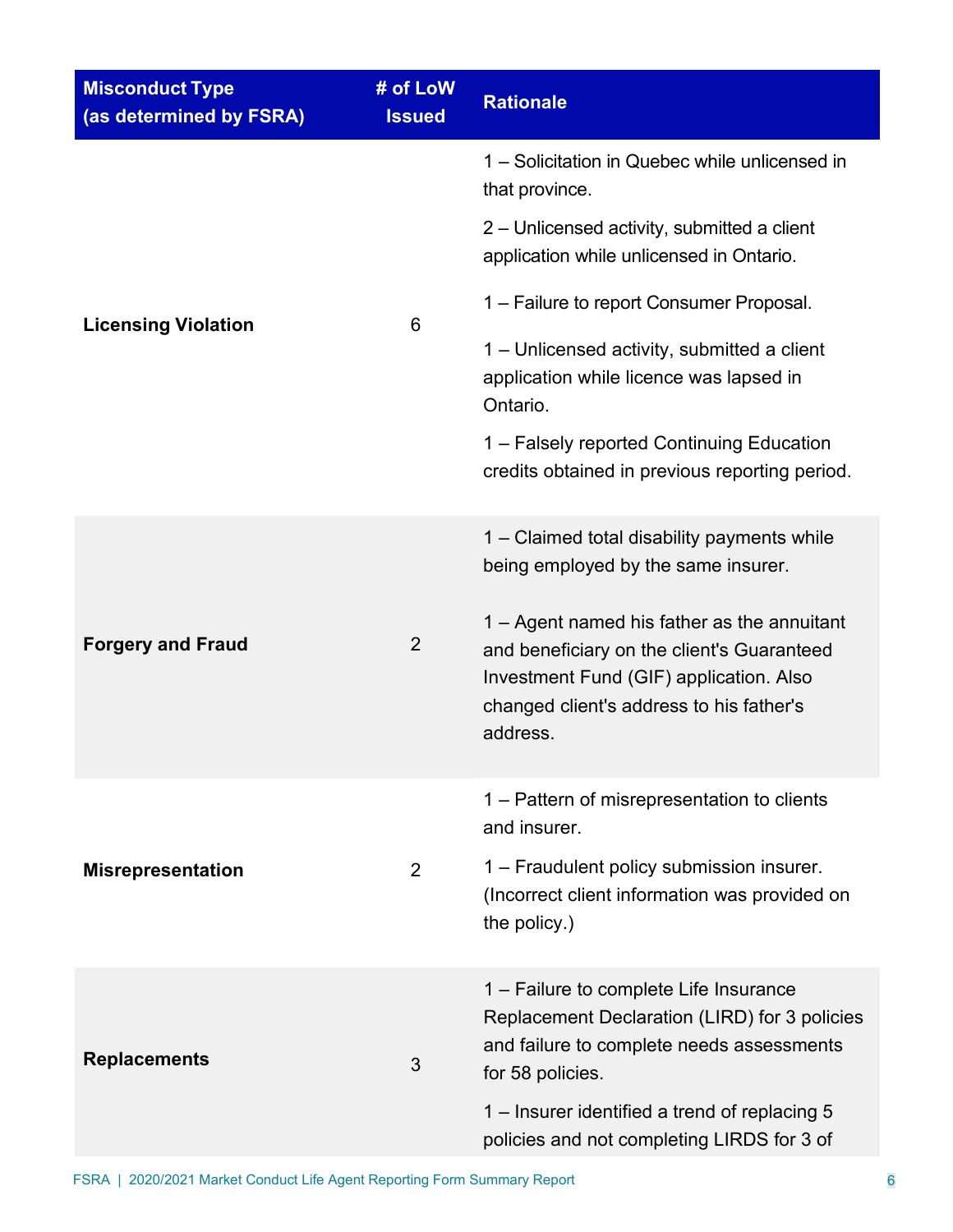|                             |                | them. The policies were replaced from his<br>wife (life agent)'s book of business.                                                                                                                        |
|-----------------------------|----------------|-----------------------------------------------------------------------------------------------------------------------------------------------------------------------------------------------------------|
|                             |                | 1 – Insurer could not verify the legitimacy of 4<br>policies submitted to insurer.                                                                                                                        |
| <b>Conflict of Interest</b> | $\overline{2}$ | 1 – Borrowed funds from two clients for<br>investment purposes. Potential misconduct<br>with securities business in BC (on-going<br>investigation by ICBC).<br>1 – Failure to disclose civil proceedings. |
|                             |                | 2 – Unsatisfactory Advisor Practice Review.                                                                                                                                                               |
|                             |                | 1 – Signature of convenience (1 case).                                                                                                                                                                    |
| <b>Other</b>                | $\overline{4}$ | 1 – Breach of Insurer's Code of Conduct<br>(agent admitted to witnessing client's<br>signature in their absence).                                                                                         |

In summary, the rationale to issue a Letter of Warning was based on the evidence provided by the insurers, where it was noted that:

- Agents were placed under close supervision by their respective insurers.
- Agents' contracts were terminated by their insurers.
- Low or no consumer harm was identified.
- Agents let their licences lapse and did not renew (i.e. agent no longer licensed yet red flagged in FSRA's system for future licensing applications).
- Misconduct occurred in another province/ territory.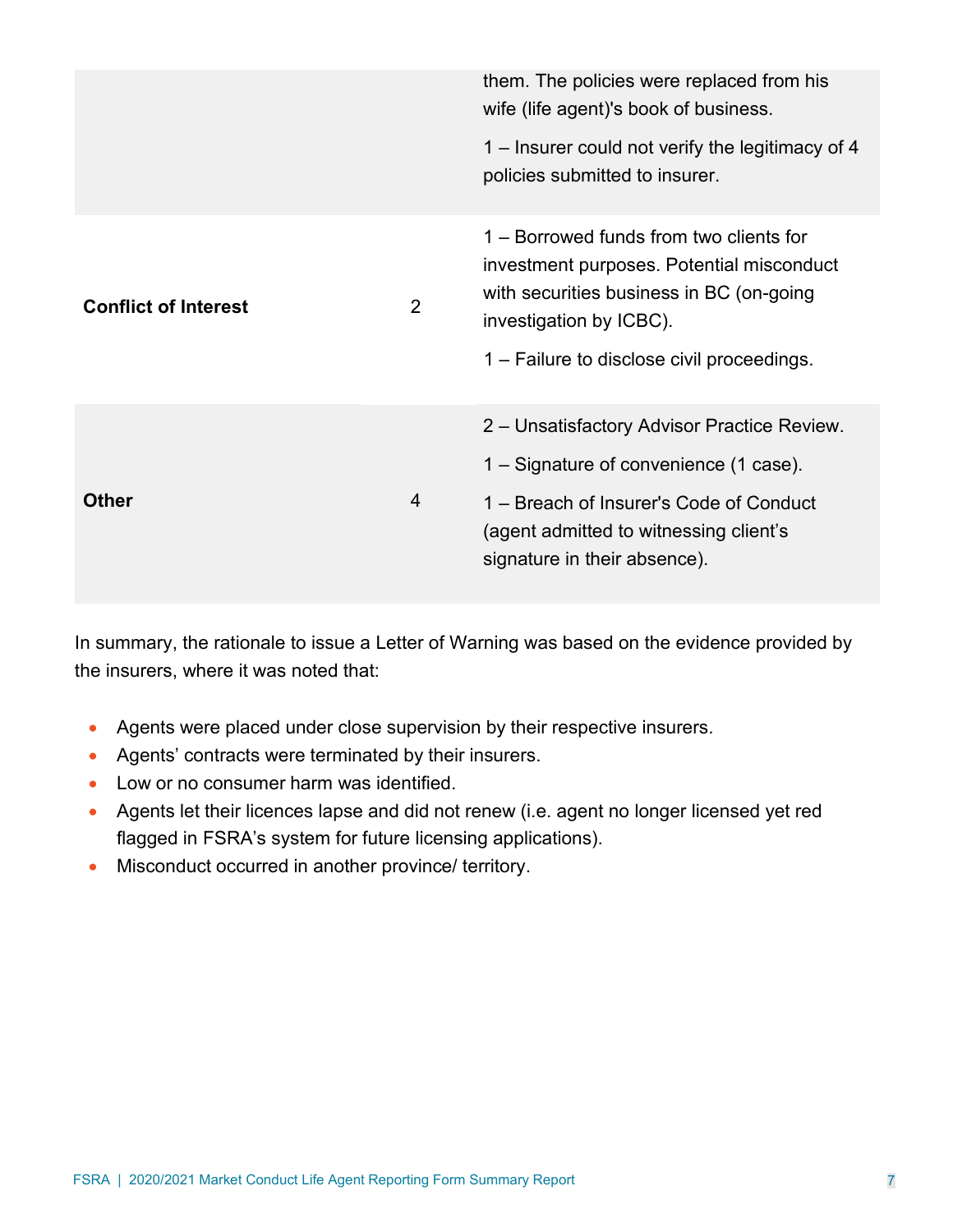### **No action taken: 6**

Of the 57 LARFs received, 6 files (11 percent) resulted in "No Action Taken."

**Although these files resulted in No Action Taken, it is important to note in all cases, FSRA red flagged the agent's licensing file.** In situations where the agent is actively licensed, FSRA continues to monitor enforcement activities taken by other jurisdictions to assess the suitability of the agent and determine if further action is required. In addition, the flagged file will also be reviewed again when it is time for the agent to renew his/her licence. In situations where the agent is no longer licensed, FSRA red flags the file should the agent apply to reinstate his/her licence. The flagged file will be reviewed and evaluated in order to determine the approval of the agent's licence.

Based on FSRA's review and analysis, the 6 files resulted in the following final disposition outcomes. Reasons for No Action Taken included: no jurisdiction, insufficient evidence, and lapsed licence.

- *No jurisdiction*: Of the 57 LARFs received, 2 files (4 percent) were deemed to be outside of FSRA's jurisdiction, which means either the misconduct reported was primarily outside of the sectors FSRA regulates, or the misconduct occurred in another province/territory. Starting February 2020, FSRA began to issue Letters of Warning for misconduct reported outside of FSRA's jurisdiction.
- *Insufficient evidence*: Of the 57 LARFs received, 2 files (4 percent) were closed as the insurers were unable to provide supporting documentation.
- *Licence lapsed*: Of the 57 LARFs received, 2 files (4 percent) were closed because the licensees allowed their licence to lapse without seeking renewal.

#### **Under review: 6**

At the time of publishing, 6 LARFs received in fiscal year 2020-2021 remain open and under review by Market Conduct. FSRA will provide an update on their status in the next annual LARF report.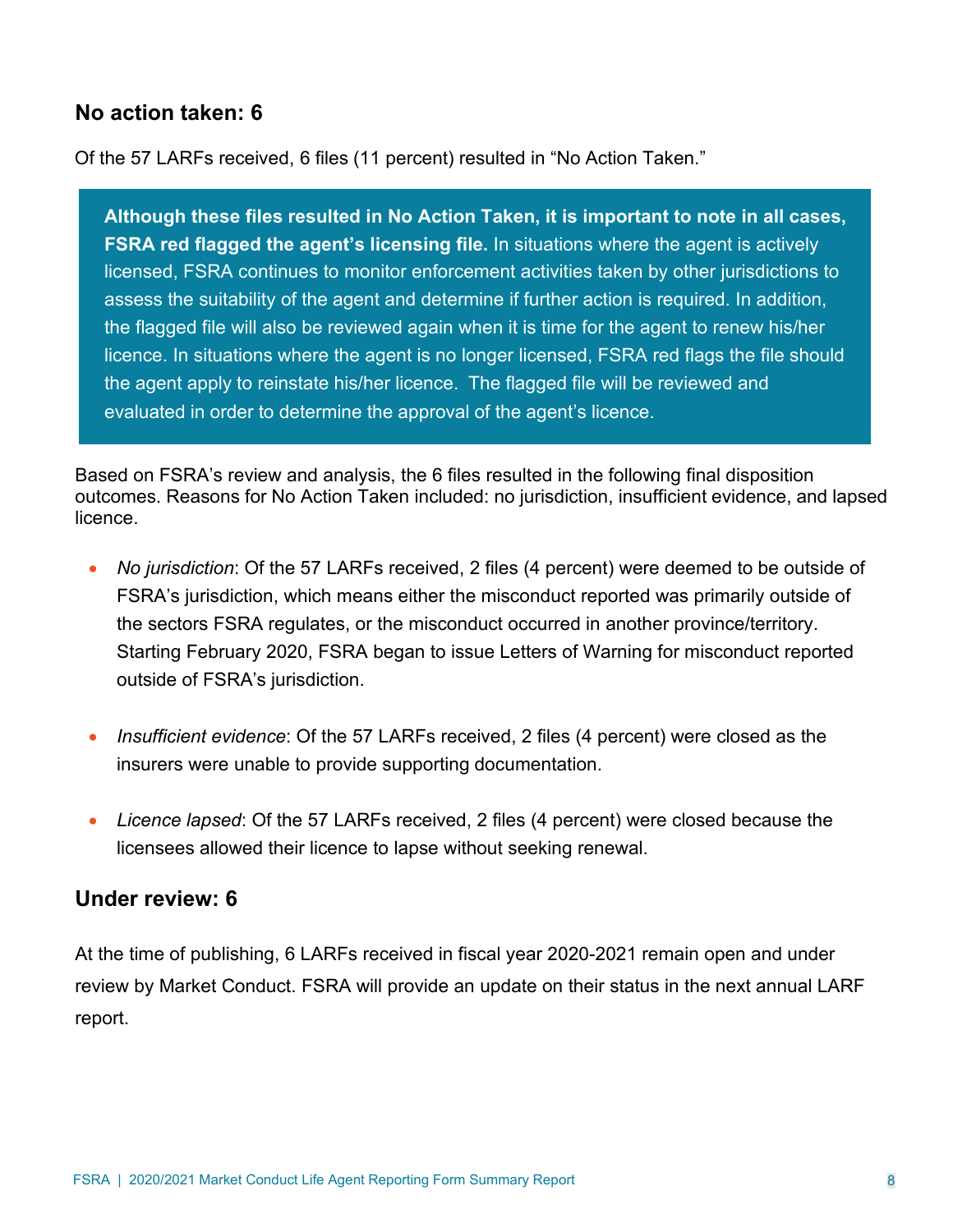## **Conclusion and Next Steps**

FSRA is strongly committed to consumer protection, and agent suitability is central in achieving fair treatment of consumers. As such, FSRA will continue to pursue regulatory actions where there is evidence of non-compliance and consumer harm, and to enforce the *Objects of Authority*  set out in Section 3(1) of the *Financial Services Regulatory Authority of Ontario Act*, 2016. These actions can result in a number of outcomes and escalations based on the facts and circumstances of each case as noted in the report.

Through its market conduct and enforcement activities, FSRA is working to ensure that agents are compliant with legislation, regulations, and licensing requirements in order to ensure continued consumer protection in Ontario. FSRA continues to encourage insurers to file LARFs and is dedicated to ensuring that each submission is thoroughly reviewed and examined.

In the coming years, FSRA will continue to monitor and analyze the types of misconduct reported in LARFs in order to assess trends, determine emerging issues, and develop supervisory plans that address the sector's key issues. In particular, the life and health agent team will focus on agent suitability by examining agents for whom FSRA receives LARFs. This will support FSRA's priority to enhance market conduct oversight to protect consumers in the Life and Health sector. These priorities are also driven by FSRA's statutory objects to promote transparency and disclosure of information, deter deceptive or fraudulent conduct, practices and activities, and contribute to overall public confidence.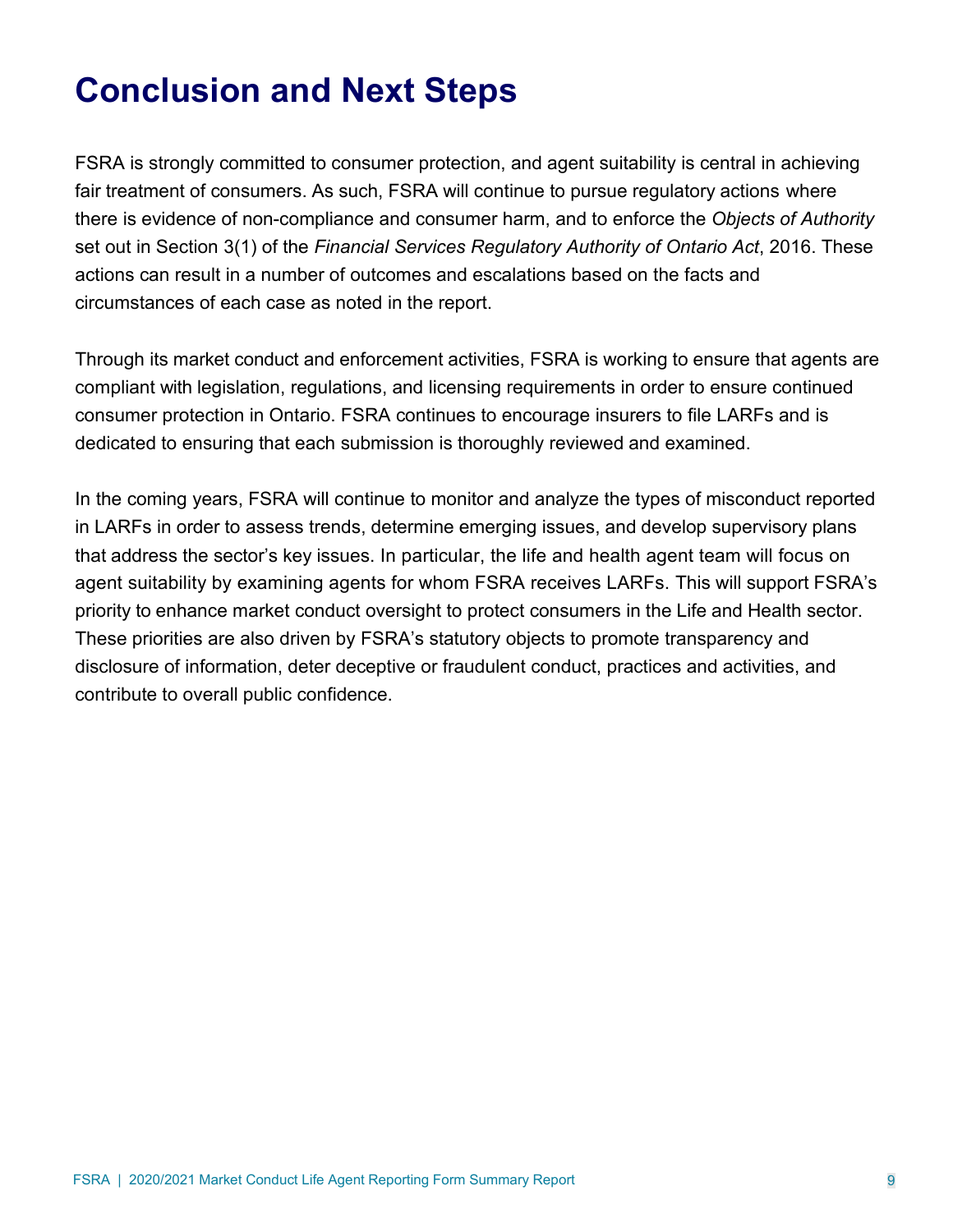

| Life agent reporting form                                                                                                                                                                                                                                                                      |                                             | Date: Note:                         |  |  |
|------------------------------------------------------------------------------------------------------------------------------------------------------------------------------------------------------------------------------------------------------------------------------------------------|---------------------------------------------|-------------------------------------|--|--|
| Agent Name: Name: Name of Agent Name: Name of Agent Name: Name of Agent Name of Agent Of Agent Of Agent Of Agent Of Agent Of Agent Of Agent Of Agent Of Agent Of Agent Of Agent Of Agent Of Agent Of Agent Of Agent Of Agent O                                                                 |                                             |                                     |  |  |
| Life Insurance and/or A&S Agent's License Number: Province/Territory: 1991                                                                                                                                                                                                                     |                                             |                                     |  |  |
| Evidence that suggests: (refer to Guideline G8 Appendix 1 for explanation)                                                                                                                                                                                                                     |                                             |                                     |  |  |
| $\Box$ Churning                                                                                                                                                                                                                                                                                | $\Box$ Inducements                          | $\Box$ Product - Client Suitability |  |  |
| $\Box$ Coercion                                                                                                                                                                                                                                                                                | □ Licensing Violation                       | $\Box$ Replacements                 |  |  |
| $\Box$ Conflict of Interest                                                                                                                                                                                                                                                                    | $\Box$ Misappropriation of Client Funds     | $\Box$ Tied Selling                 |  |  |
| $\Box$ Forgery                                                                                                                                                                                                                                                                                 | $\Box$ Misrepresentation to Company         | $\Box$ Trafficking In Insurance     |  |  |
| $\square$ Fraud                                                                                                                                                                                                                                                                                | $\Box$ Misrepresentation/Disclosure         | $\Box$ Trustworthiness              |  |  |
| $\Box$ Fronting                                                                                                                                                                                                                                                                                | $\Box$ Money Laundering/Terrorist Financing | $\Box$ Twisting                     |  |  |
| □ Holding out Violation                                                                                                                                                                                                                                                                        | $\Box$ Premium Rebating                     | $\Box$ Undue Influence              |  |  |
| $\Box$ Improper Paperwork                                                                                                                                                                                                                                                                      | □ Privacy or Confidentiality                | □ Other ____________________        |  |  |
| Agent contract has been terminated:                                                                                                                                                                                                                                                            |                                             |                                     |  |  |
|                                                                                                                                                                                                                                                                                                |                                             |                                     |  |  |
|                                                                                                                                                                                                                                                                                                |                                             |                                     |  |  |
| Contact person: Manual According to the Contact person:<br><b>Phone:</b> Phone: The Communication of the Communication of the Communication of the Communication of the Communication of the Communication of the Communication of the Communication of the Communication of the Communication |                                             |                                     |  |  |
| E-mail:                                                                                                                                                                                                                                                                                        |                                             |                                     |  |  |

FSRA | 2020/2021 Market Conduct Life Agent Reporting Form Summary Report 10 <sup>5</sup> Visit [CLHIA website](https://www.clhia.ca/web/CLHIA_LP4W_LND_Webstation.nsf/page/51A733C7B7EC15FA85257DAF006B9F16!OpenDocument) to download the latest version of the LARF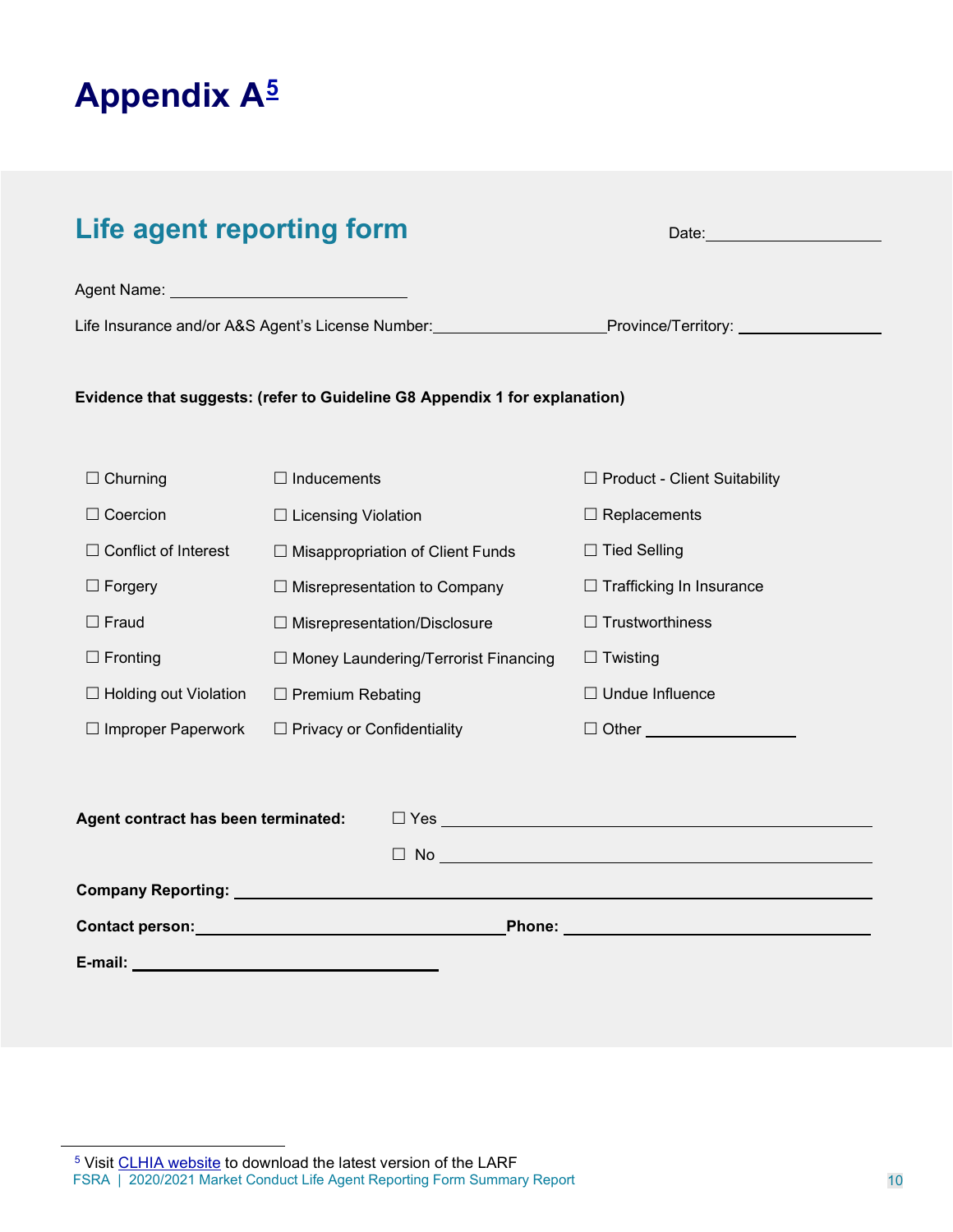# **Appendix B**

The following chart summarizes the agent misconduct types reported in 2019-20 and 2020-21.

| <b>Misconduct Type Reported</b>     | 2019-<br>2020    | 2020-<br>2021  | <b>Misconduct Type Reported</b>         | 2019-<br>2020  | 2020-<br>2021  |
|-------------------------------------|------------------|----------------|-----------------------------------------|----------------|----------------|
| Churning                            | 4                | $\mathfrak{S}$ | Misrepresentation/Disclosure            | $\overline{7}$ | 9              |
| Coercion                            | $\overline{0}$   | $\overline{0}$ | Money Laundering/Terrorist<br>Financing | $\overline{0}$ | $\overline{0}$ |
| <b>Conflict of Interest</b>         | 4                | 9              | <b>Premium Rebating</b>                 | $\overline{2}$ | 3              |
| Forgery                             | 5                | 17             | <b>Privacy or Confidentiality</b>       | $\overline{0}$ | 8              |
| Fraud                               | 11               | 20             | <b>Product - Client Suitability</b>     | 4              | 3              |
| Fronting                            | $\overline{7}$   | $\mathfrak{S}$ | Replacements                            | $\overline{7}$ | $\overline{2}$ |
| <b>Holding Out Violation</b>        | $\overline{2}$   | $\overline{2}$ | <b>Tied Selling</b>                     | $\overline{0}$ | $\overline{4}$ |
| Improper Paperwork                  | $\boldsymbol{0}$ | $\pmb{0}$      | Trafficking In Insurance                | $\mathbf 0$    | $\mathbf 0$    |
| Inducements                         | $\mathbf 0$      | 6              | <b>Good Character Concerns</b>          | 10             | 10             |
| <b>Licensing Violation</b>          | 10               | 10             | Twisting                                | $\mathbf 0$    | $\overline{2}$ |
| Misappropriation of Client<br>Funds | $\overline{4}$   | 3              | <b>Undue Influence</b>                  | $\mathbf 0$    | 11             |
| Misrepresentation to<br>Company     | $\overline{4}$   | 19             | Other                                   | 15             | 12             |